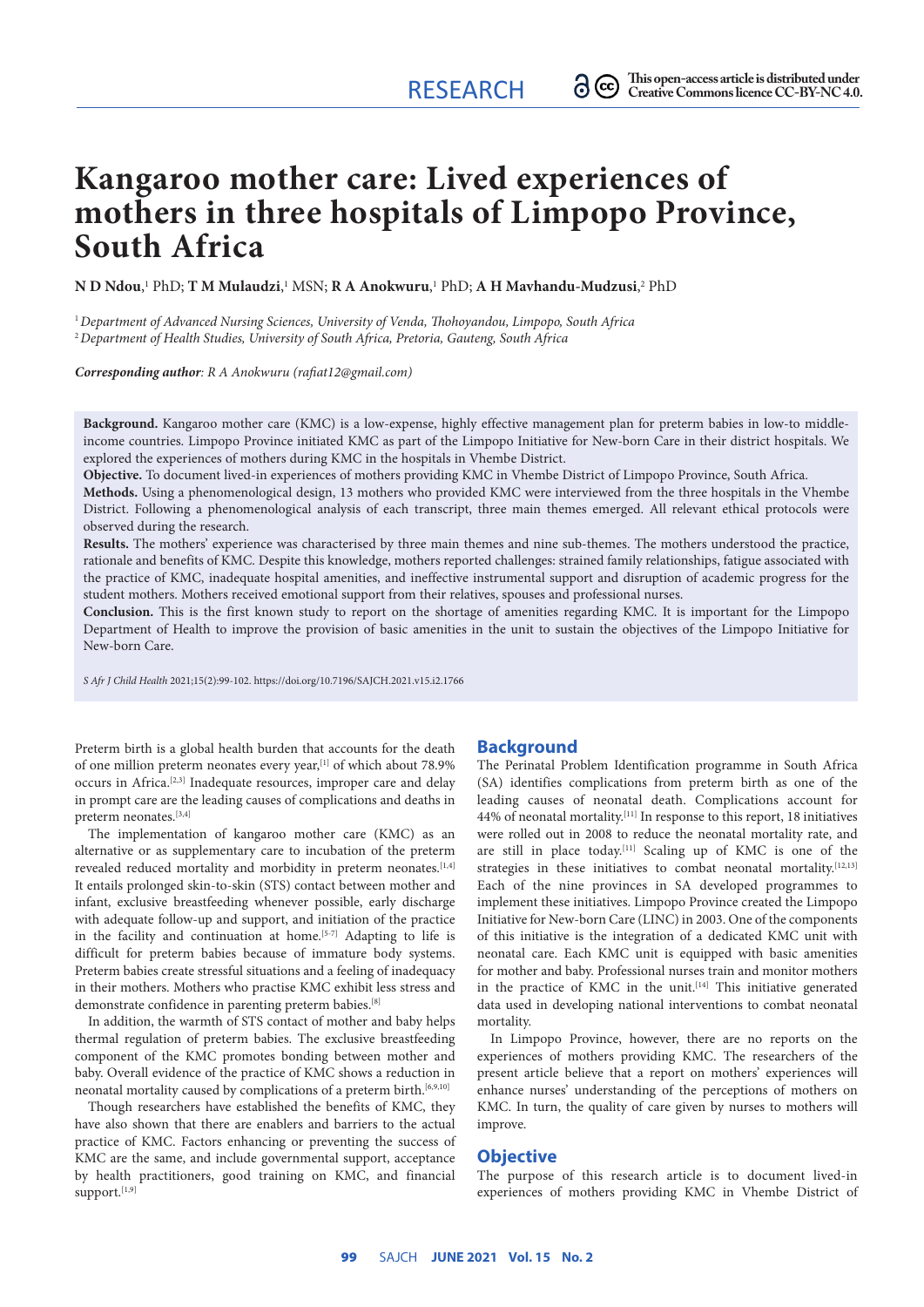Limpopo Province, SA. The researchers obtained ethical clearance from the University of Venda's Higher Degree Committee, Limpopo Provincial Health Department, Vhembe District health office and the respective Vhembe district hospitals.

## **Method**

## **Research design**

The study was underpinned in a phenomenological approach to understand the experiences of mothers providing KMC in Vhembe District hospitals. Phenomenology is the thorough, systematic study of human experience that aims to produce insightful descriptions of the way people experience their world.<sup>[14]</sup>

## **Research questions**

What are mothers' lived experiences of providing KMC? What type of support do mothers receive when providing KMC?

## **Recruitment and consent**

Thirteen participants who met the inclusive criteria were purposively selected from the four Vhembe district hospitals with KMC units in the Vhembe District. One of the researchers (who is the primary researcher) explained the purpose and details of the research to the participants. Each participant signed informed consent forms after thorough explanation of the aim and their ethical right and willingness to participate in the research.

## **Population**

The population comprised all mothers who gave birth to premature babies at the selected hospitals, who were providing KMC and who met the sampling criteria. The target population comprised mothers who were providing KMC from day five until discharge. The accessible population comprised mothers who provided KMC in a KMC unit at the time of interviews and who were willing to sign informed consent forms.

Thirteen participants with various occupations were interviewed. Participants were between the ages of 18 and 42 years. Ten were married and three were single. Their educational status ranged from grade 7 to a degree.

## **Data collection**

The primary researcher met with participants prior to the day of the interview to ascertain a time for the interview. Each in-depth faceto-face interview took 45 - 60 minutes in a well-lit, quiet, private room next to the KMC unit at each hospital. Interviews were audio recorded. The researcher elicited better responses using probing questions such as: 'Tell me more about the challenges you are experiencing, and your experiences in your relationship with nurses and family members.' Data were collected over a period of three months from 1 July to 30 September 2017. An in-depth individual interview was used to obtain data from participants in a suitable language, which was either Tshivenda or English.

## **Data analysis**

Data were transcribed verbatim and translated from Tshivenda language into English by an expert. The researchers (midwives and midwifery lecturers) were able to distance their biases and knowledge about KMC through bracketing.<sup>[15]</sup> Each transcript was read so as to identify significant statements and their meaning (horizontalisation).[16] Following horizontalisation of each transcript, significant statements were then collapsed into categories based on their relationships and similarities. These categories were further collapsed into themes according to careful textual and

structural meaning of the categories. Each researcher examined the categories and the themes to ensure trustworthiness of the research.

## **Results**

Four themes shown in the table below (Table 1) emerged from the analysed data obtained from mothers who were providing KMC. They include knowledge of mothers about KMC, challenges of providing KMC, mothers' relationships with nurses and family members, and support of the mothers.

## **Knowledge of mothers about KMC**

The findings of the study revealed that mothers had knowledge of practising KMC. They understood the position of babies on the chest and the benefits of KMC to the baby.

'Kangaroo Mother Care is when I put the baby here [pointing to the chest] and provide warmth to the babies, making sure that the child is not affected by cold at all. If I give warmth to the child, the weight will be normally increased.' (P.3)

'When I provide Kangaroo Mother Care, warmth will be transferred from my skin to my baby skin. When I provide Kangaroo Mother Care, I normally put the baby between the breasts who is wearing only a diaper. The main idea is to make the child grow through the warmth from the mother's warmth.' (P.8)

The participants affirmed that KMC afforded them the opportunity to be close to their babies all the time and monitor the wellbeing of the babies.

'I constantly observe my baby for the breathing patterns and body temperature and how she sucks from the breast. All the time when she cries, I am closer to her.' (P.13)

#### **Challenges related to KMC**

Participants from the study highlighted the challenges they encountered while practising KMC. One of the major challenges

| Table 1. Schematic presentation of themes and sub-themes |                                                                                                                           |                                                                                                                                                       |
|----------------------------------------------------------|---------------------------------------------------------------------------------------------------------------------------|-------------------------------------------------------------------------------------------------------------------------------------------------------|
| Themes                                                   | Sub-themes                                                                                                                | Formulated<br>meaning                                                                                                                                 |
| Knowledge of<br>mothers about<br><b>KMC</b>              | The practice of KMC<br>The rationale behind<br>practising kangaroo<br>mother care<br>Benefits of practising<br><b>KMC</b> | Putting the baby<br>on chest<br>Providing warmth to<br>the baby<br>Transferring warmth<br>to the baby from<br>the mother                              |
| Challenges related<br>to KMC                             | Strained relationships<br>Physical challenges<br>Inadequate hospital<br>amenities                                         | Separation from<br>other family<br>members<br>Fatigue from lying in<br>one position<br>Wearing the same<br>hospital gown<br>Bedlinen used<br>for days |
| Support of mothers<br>when providing<br><b>KMC</b>       | Emotional support                                                                                                         | Support from:<br>- nurses<br>- visits by family<br>members                                                                                            |

KMC = kangaroo mother care.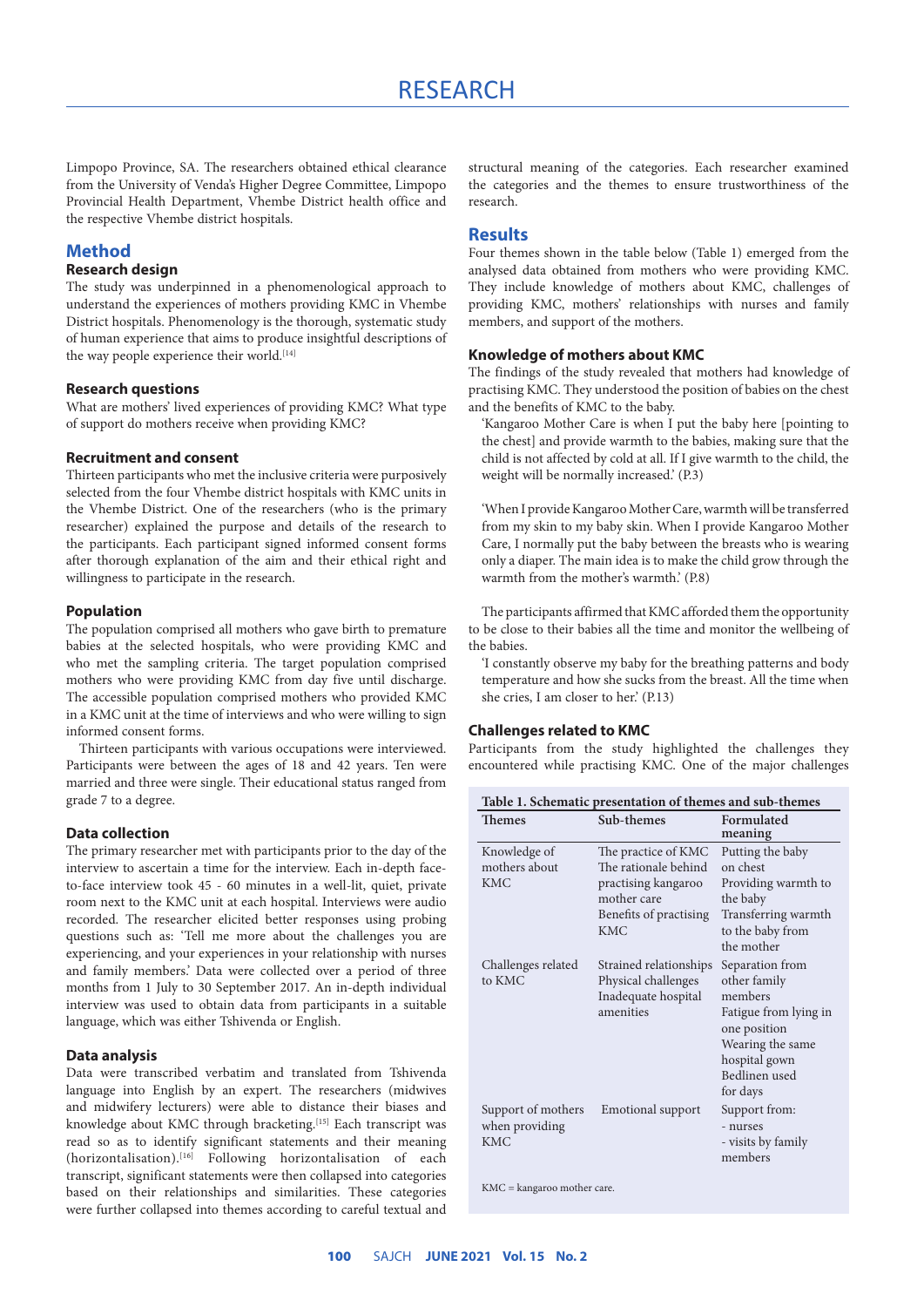is separation from family members during the hospital stay, which creates a gap in the care of other family members.

'Eish! I left my daughter with her father. Ever since I came to the hospital, I never went home. My 8-year-old child says she is bored since others are with their mothers, while she is not. The last time I spoke to her, she said I should come back home. This situation is frustrating me because the father gets to work by 03h30 in the morning. She remains alone at home when the father goes to work, and no one wakes her up for school.' (P.9)

A prolonged hospital stay causes strain in husband-and-wife relationships.

'My husband is not happy about this situation which makes me to be away from home. I got this over the phone through my conversation with him because he is not staying with me at home. He is staying far away from us. Another thing is that since the babies were born, I did not go home and it is true he did not take that well. Another thing, I have left my eldest child with the father.' (P.7)

Participants also experienced fatigue owing to the position maintained during KMC and complained of backache and fatigue.

''I feel tired on my vertebral column as if I had been carrying a heavy load on my back, but my focus is on helping my babies to grow. My time to relax will come when my babies gain the expected weight.' (P.5)

'It is painful to spend most of the time lying on your back in the evening. I move from bed to chair and move around like that.' (P.1)

In the KMC unit, mothers have basic amenities to make their stay in the hospital comfortable. Unfortunately, participants complained of inadequate amenities in the unit.

'One may give birth today, sleep over with the same dress and it may not be easy for me to walk around using the very same dress. I spent three days wearing the same dress but have identified a nightdress put off by someone, I took it and washed it with warm water.' (P.8)

The inadequate amenities encourage dirtiness. To avoid this, participants wash their clothes with their own detergents. Washing clothes was also done to avoid bad odour from clothes soiled with breastmilk.

'Some of the mothers do not wash hospital night dresses because they do not have a powder. You may find a woman sometimes wearing a dress drenched in breastfeeding milk and it smells bad. It compels one to change the dress twice a day. I wash one and wear the other one. Family members bring packets of washing powders from home.' (P.9)

Participants stated that there were days on which they were not supplied with diapers for the babies. Mothers were compelled to buy diapers and they ended up sharing with those who could not afford them. Support of mothers during KMC differs in accordance with nurses' understanding of the woman's situation.

'Nurses informed us that there are no diapers. Last week, one of the mothers of twin premature babies did not receive visitors and there was no supply of diapers from the nurses and we had to donate at least two diapers each to her.' (P.4)

One of the participants complained about the effects of the long hospital stay on her studies.

'When the baby was born prematurely, I was still attending the school lessons, but now I can no longer get back because the baby is underweight, and I don't know when he will be discharged.' (P.10)

#### **Support of mothers during KMC**

Nurses play a fundamental role in the KMC unit. They assist mothers with necessary information as well as basic amenities. Our findings revealed the support of nurses to participants in the KMC unit.

'The nurses treat us so well because they even demonstrate to us how to handle the premature babies. The babies have to be breastfed always. One more thing is that they tell us not to put a baby on the bed as it is only for the mother. Instead, the baby has to be always kept between the breasts.' (P.10)

'If you need clarity on something concerning the baby, they help us.' (P.6)

In addition to the care that participants receive from nurses, they receive supplementary support from family members who visit the hospital.

'Family members pay me a visit and comfort me, telling me not to worry or to think too deep about the disadvantages of this situation as it may negatively affect production of breast milk.' (P.7)

'My husband visits me frequently and he has accepted the situation caused by giving birth to a premature baby and of staying long in the hospital. He always says that he wishes that the baby to comes home soon. Even the grandmother of the child has accepted it.' (P.1)

'From relatives, I am getting a great support, they often come to pay a visit all the time.' (P.4)

## **Discussion**

The aim of the present study is to describe the lived experience of mothers who provide KMC in the district hospitals in Vhembe District of Limpopo Province. KMC is one of the initiatives of the LINC. Adequate and correct knowledge is crucial to practice in public health. Some studies have shown that mothers demonstrate adequate knowledge on KMC while others showed poor knowledge. The findings of our study revealed that mothers demonstrated adequate knowledge of KMC; this is important as insufficient knowledge or no knowledge at all will be detrimental to the provision of KMC by the mother. Provision of KMC in the right way is crucial to successful outcomes. Constant closeness to babies is one of the benefits emphasised by mothers to be a motivation for providing KMC.[7] Mothers need to constantly put the naked babies on their chest to provide warmth. This position also creates a bond and closeness that mothers appreciate. The mothers in our study reported this bond as one of the benefits of providing KMC to their babies. This finding is similar to reports in many studies.<sup>[5,6,10]</sup>

The practice of KMC has been shown to reduce neonatal death and increase bonding between mother and baby. However, the extended hospital stay related to mothers in KMC units put strain on family care and relationships with other children;<sup>[17]</sup> this contrasts with the shorter hospital stays reported in the literature brought about through provision of KMC at home.<sup>[18,19]</sup> Mothers in the study complained of fatigue caused by retaining the one position of holding babies between their breasts. Fatigue is one of the disadvantages reported in studies on KMC.<sup>[20-22]</sup>

Findings in the study also revealed a lack of basic amenities in KMC units as one of the challenges that mothers experienced.